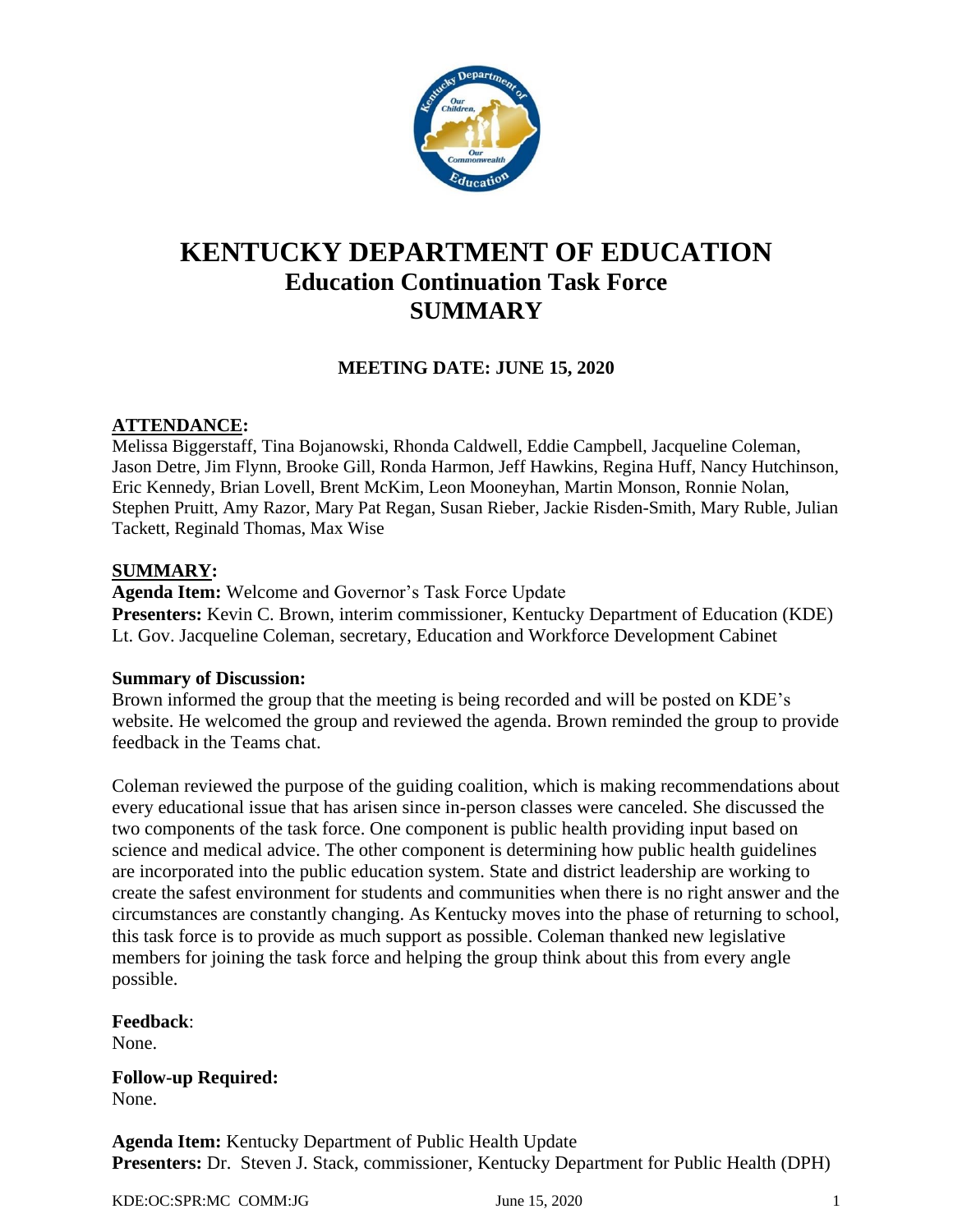# **Summary of Discussion:**

Stack reviewed the facts currently known about the COVID-19 virus and detailed the five health practices in place to protect community members: social distancing, cloth face coverings, screening and temperature checks, hand and surface hygiene and contact tracing. Stack discussed how the community must balance public health concerns with other concerns. It is likely that this difficult, disruptive situation will continue for the next twelve months, but society must find ways to reduce the spread of the illness enough so social institutions such as public education and the economy can continue.

**Question**: Should schools install plexiglass structures around each desk as part of social distancing?

**Answer**: That is not a pragmatic approach. Distancing and wearing masks are more realistic safeguards. Students may be able to remove masks when everyone in the classroom is stationary and 6 feet apart.

**Question**: Is the use of masks non-negotiable?

**Answer**: The evidence is clear that masks have a dramatic impact on reducing the spread of infection. It's not non-negotiable, but essential when people will be together. There are instances when wearing masks is dangerous, such as student athletes running in extreme heat.

**Question**: What are Dr. Stack's thoughts on being more firm with adults on masking than students?

**Answer**: Adults will set the example and students will follow suit.

**Question:** As districts survey their communities, families are responding that their children will not wear a mask. How can districts help families understand that COVID-19 is an eminent threat?

**Answer**: Empathy and sympathy. There is no easy answer, but this issue affects all of society and not just education. Those who trust the scientific evidence must be kind and patient with others and model the desired behavior. People can keep themselves safe from those who do not believe in the danger by keeping their distance. Some believe this is a serious threat and some do not, which is a societal challenge the state continues to face.

**Question**: Under these circumstances, where it is clearly beneficial as disease control, how is requiring masks for school attendance different from requiring vaccinations for other diseases as a requirement for school attendance?

**Answer**: The message is that wearing masks should be the expectation. There is no risk elimination; this is risk reduction.

**Question**: How is social distancing accomplished on the school bus?

**Answer**: It is recommended that students wear masks on the bus, so they do not have to practice social distancing.

**Question**: Is it recommended to maintain 6 feet of social distancing with or without masks OR is it allowable to have less than 6 feet with masks or when moving?

**Answer**: They are both necessary and beneficial, especially indoors. The further away people are the less dense the gathering, the less masks are needed.

**Question**: How should temperature checks be handled when riding the school bus?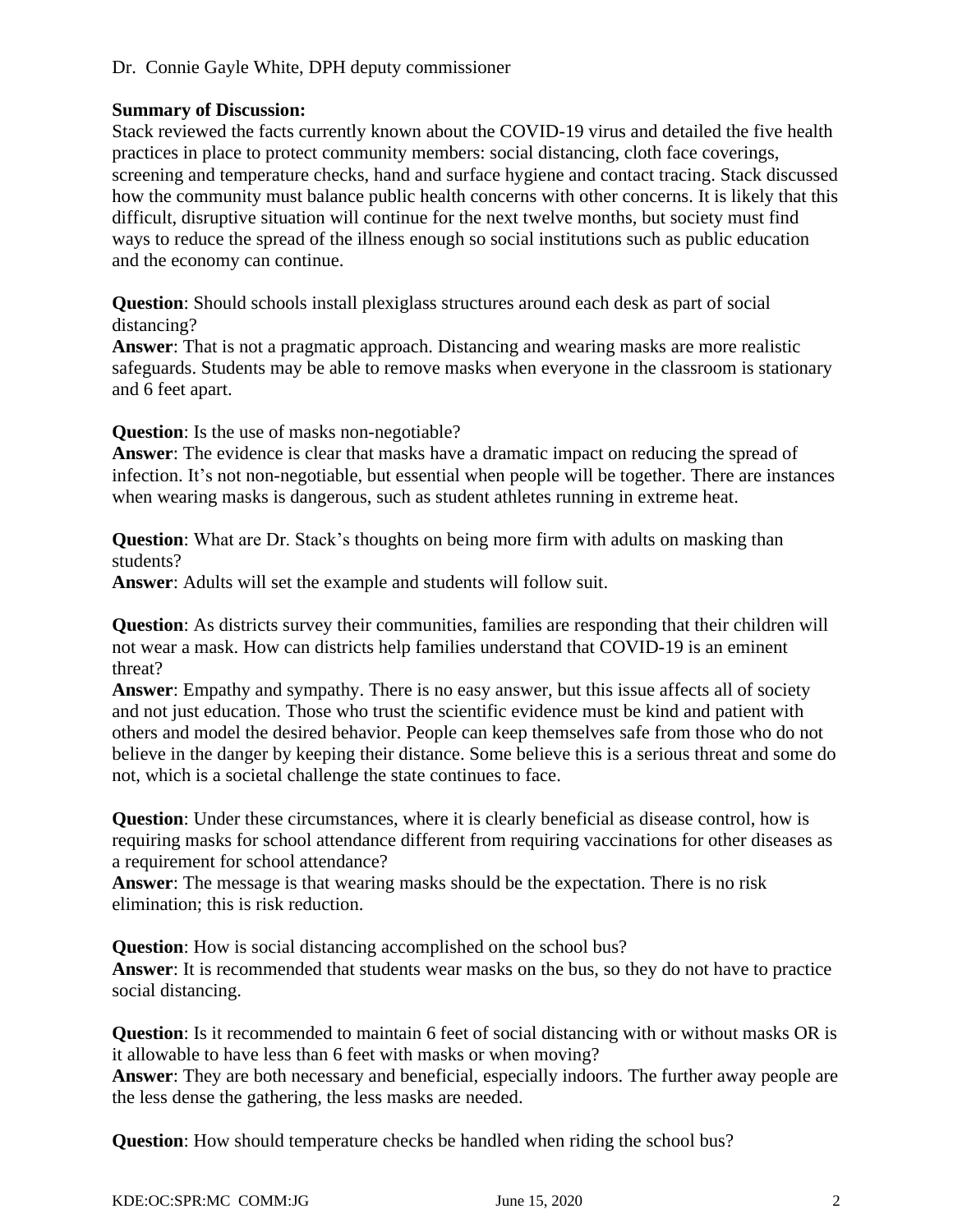**Answer**: In the business sector, the expectation is to check temperatures once every 24 hours, so students should have a temperature check every morning before school. It is recommended that temperatures are taken when students are about to board the school bus, which is school property. Students would not have to have their temperature taken upon arriving at school.

**Question**: Can a child be isolated on the bus if they have a fever, but no adult is present? **Answer**: There is a protocol in place for that situation. Isolate the child on the bus and transport him or her to school, then follow regular school protocols for contacting the families of children who are ill.

**Question**: Educators work with populations of students who are medically fragile. What are the recommendations for students who are medically fragile or fall within the high-risk categories? **Answer**: There are no special recommendations for medically fragile students in the guidance, as the staff working with those students are more aware of their needs. A guidance document is being prepared by the Office of Special Education and Early Learning which will address issues around students with special needs.

# **Feedback:**

- There have been suggestions to add the requirement of masks to codes of conduct and dress codes.
- Education leaders should focus on masks, as the issue has captured the public's attention. Many parents will say they will not send kids to school if masks are required and many will say the opposite.
- Faculty and staff should be held to higher expectations than students to wear masks.
- There may be less opposition from parents about students wearing masks when it's a requirement from the local school district. National influences can make requirements from the state seem political to some people. Also, it is easy for people to answer a survey that they will not have their children wear masks, but when it comes time for school, there are few alternatives for parents.
- Kentucky education leaders need to provide consistent messaging, as conflicting messages from various sources lead to frustration within communities.
- Guidance for staff and students in vulnerable populations would absolutely be helpful.

# **Follow-up Required:**

None.

# **Agenda Item:** Member Updates

**Presenter:** Dr. Rhonda Caldwell, executive director, Kentucky Association of School Administrators (KASA)

# **Summary of Discussion:**

KASA is seeking ways to support and engage members. Caldwell informed task force members about several actions taken to provide support and engagement opportunities.

- The Roadmap to Reopening think tank group hosted by KASA gives administrators the opportunity to share their plans and ideas while working through challenging topics.
- KASA has been working with members on getting comfortable with communicating the unknown.
- A webinar called Analysis Paralysis was conducted to help members understand the legal aspect of what districts are being asked to do.
- Meetings have been facilitated for new and current superintendents.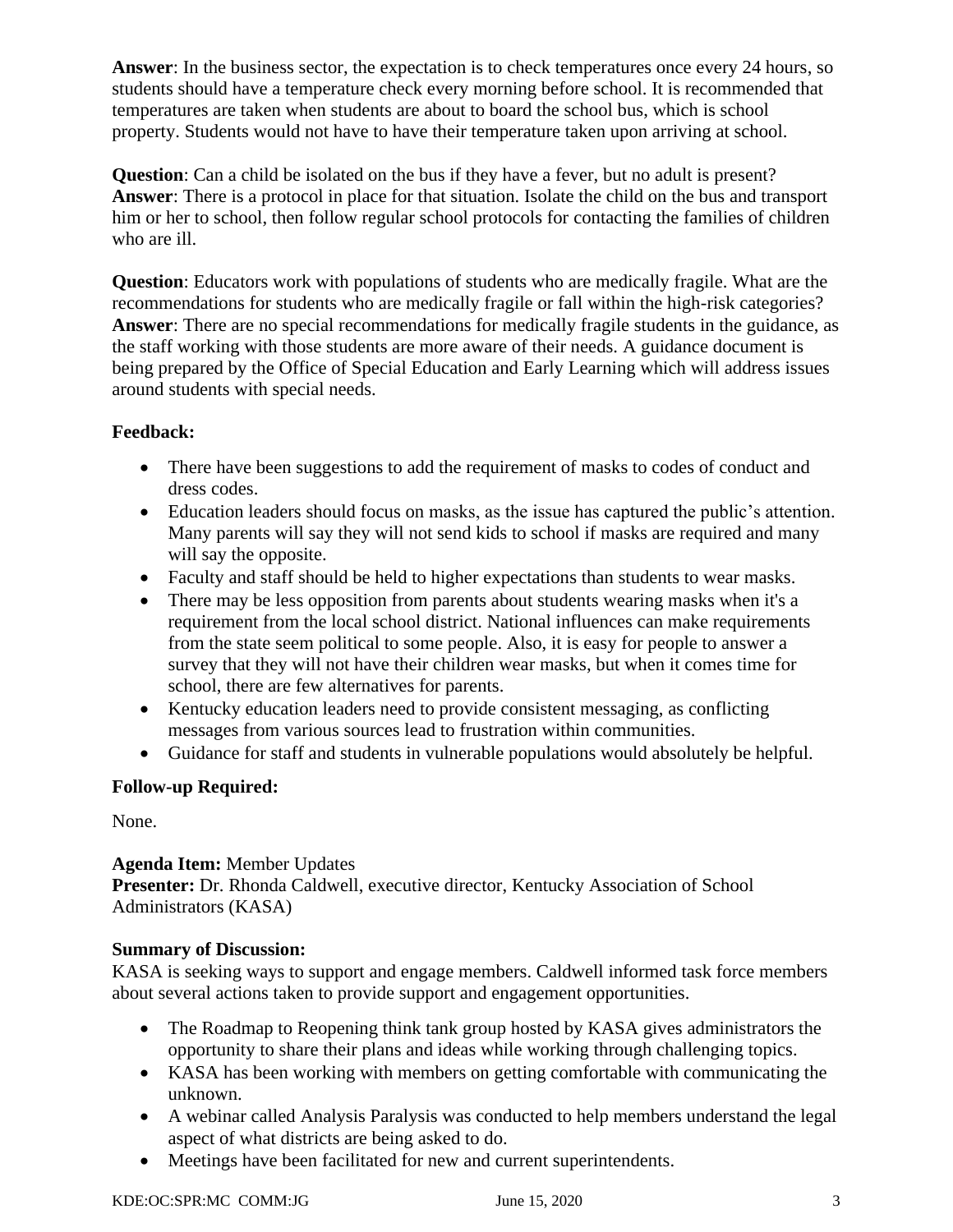- KASA has been working with the Kentucky High School Athletics Association to clarify information that has been released to the public.
- Specific supports have been provided to principals to help them through the process of reopening with staff, families and students. Resources provided can help principals plan for operational and emotional issues surrounding the health crisis and its impact on learning.

### **Feedback:**

None.

### **Follow-up Required:**

None.

#### **Agenda Item:** Alternative Learning Models Guidance **Presenters:** Marty Park, chief digital officer, KDE Office of Education Technology

### **Summary of Discussion:**

Park discussed key points around alternative learning strategies and showed the audience how to locate the guidance [document](https://education.ky.gov/comm/Documents/Reopening%20-Alternative%20Learning%20Design%20Strategies%20FINAL%206-8-20.pdf) released by KDE. He reminded the group that this is not ideal and awesome teachers are always the preference over technology resources. Alternative learning design strategies are part of the "playbook" educators can use in ways that best supports their instruction. Park reviewed four strategies that are detailed in [KDE's guidance document:](https://education.ky.gov/comm/Documents/Reopening%20-Alternative%20Learning%20Design%20Strategies%20FINAL%206-8-20.pdf) scheduled rotation, synchronous opt-in hybrid, combination and online and virtual school. Details can be found in the [presentation](https://education.ky.gov/CommOfEd/adv/Documents/Education%20Continuation/2020Jun15%20task%20force%20slides%20(002).pdf) used during the [task force meeting.](https://mediaportal.education.ky.gov/advisory-groups/2020/06/education-continuation-task-force-june-15-2020/) The costs of reopening efforts and hybrid models is recognized by KDE and other state education leaders. Brown reminded task force members that KDE expects to have some relief on requirements to bridge the gap between reopening and the next session of the General Assembly. Relief will be sought through Kentucky Board of Education waivers and executive order

#### authority. **Feedback:**

- - Several task force members reported receiving feedback that districts are extremely concerned about the costs associated with COVID-19 and reopening models. Districts want to do what is best for students, families and their communities, but expenses will be a barrier.
	- This may be a good time for the state to examine the impact of moving from the ADA school funding model to the ADM model.

# **Follow-up Required:**

None**.**

**Agenda Item:** Intermittent Closures Guidance **Presenter:** David Cook, director, KDE Division of Innovation, Office of Continuous Improvement and Support

#### **Summary of Discussion:**

Cook reviewed KDE's intermittent [closure guidance.](https://education.ky.gov/comm/Documents/Intermittent%20Closure%20Guidance%20061120%20FINAL.pdf) Intermittent closures differ from the discussion of hybrid models because this topic is focused on districts' readiness for sudden, total school closure and how non-traditional instruction (NTI) is managed during that time. Details can be found in the [presentation](https://education.ky.gov/CommOfEd/adv/Documents/Education%20Continuation/2020Jun15%20task%20force%20slides%20(002).pdf) used during the [task force meeting.](https://mediaportal.education.ky.gov/advisory-groups/2020/06/education-continuation-task-force-june-15-2020/)

**Question**: Senate Bill 177 gave districts flexibility during the 2019-2020 school year to respond to COVID-19 closures. However; SB177 does not apply to the 2020-2021 school year. Will an